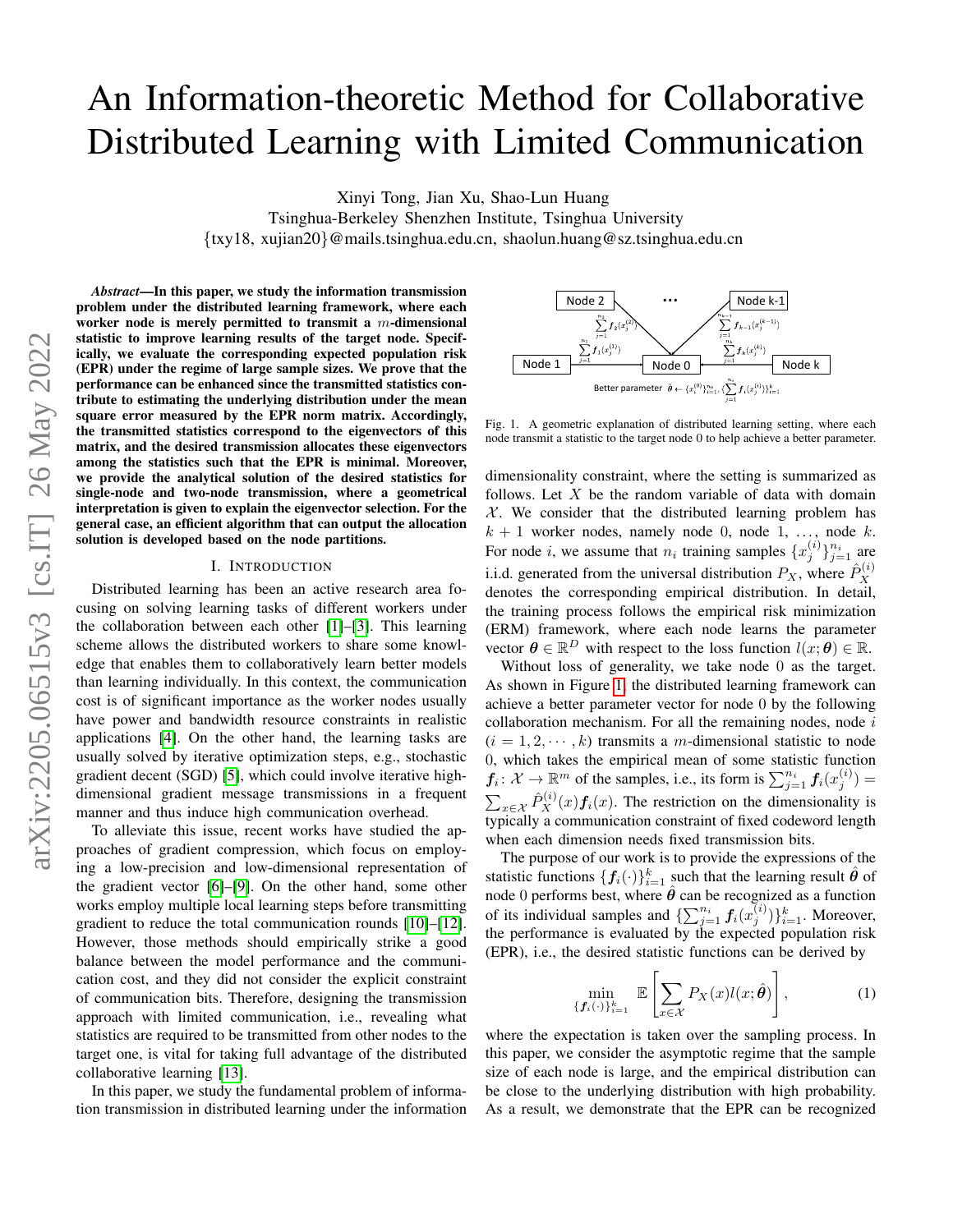as a mean square error measured by the EPR norm matrix between the empirical and underlying distribution.

Note that the empirical distribution can be regarded as a Gaussian vector under the asymptotic regime, whose covariance is inversely proportional to the sample size. Accordingly, we prove that the statistic functions  $\{f_i(\cdot)\}_{i=1}^k$  correspond to the eigenvectors of the EPR norm matrix. Therefore, designing the optimal information transmission mechanism is transformed into an integer programming problem, which settles different eigenvectors to the positions of different statistic functions. Especially, we provide the analytical solutions of the cases when  $k = 1$  and  $k = 2$ , where eigenvectors of the largest 2 eigenvalues are allocated and a geometric interpretation is given. Moreover, we demonstrate that the statistic functions of those nodes with more samples prefer the eigenvectors with larger eigenvalues. This conclusion leads to an algorithm based on the partition of the  $k$  nodes, which presents a computational complexity smaller than trivial methods.

Our framework and results differ from previous works in two ways: (1) previous works transmit the compressed gradient vectors in each round, while we transmit the lowdimensional statistics; (2) previous works involve iterative gradient transmissions, while our goal is to maximize the utility of collaboration between workers by one-shot communication. The contributions of this paper can be summarized as follows. Section [II](#page-1-0) formulates this problem as estimating the underlying distribution under EPR. Section [III](#page-2-0) presents the main theorems describing the properties of the solutions for scalar transmission, and propose the algorithm based on node partitions. Finally, Section [IV](#page-4-0) extends the results to the case of vector transmission and improves the algorithm according to the operation of high order partitions.

## II. PRELIMINARIES

## <span id="page-1-0"></span>*A. Asymptotic Approximation*

Before presenting the problem formulation, we briefly introduce some convergence results and notations with respect to the empirical distributions. First, for an arbitrary distribution  $Q_X$ , we define its associated information vector  $\phi$  as,

$$
\phi(x) = \frac{Q_X(x)}{\sqrt{P_X(x)}}, \ \forall x \in \mathcal{X}, \tag{2}
$$

denoted as  $\phi \leftrightarrow Q_X$ . Accordingly, information vector  $\phi^* \leftrightarrow$  $P_X$  follows  $\phi^*(x) = \sqrt{P_X(x)}$ , and  $\hat{\phi}_i \leftrightarrow \hat{P}_X^{(i)}$  is associated with the corresponding empirical distribution.

In this paper, we concentrate on the local regime where

$$
Q_X(x) - P_X(x) = O(\epsilon),\tag{3}
$$

for all x and  $\epsilon$  is small. The empirical distributions are contained in this regime with high probability when samples sizes are large. Under this regime, we have the following approximation of the Kullback-Leibler (K-L) divergence

$$
D(Q_X \| P_X) = \frac{1}{2} \| \phi - \phi^* \|^2 + O(\epsilon^2), \tag{4}
$$

where  $\|\cdot\|^2$  denotes the  $l_2$ -norm of vectors.

It is well known in information theory [\[14\]](#page-6-7) that the probability function follows

$$
\mathbb{P}\left(\hat{\phi}_i; \phi^*\right) = \mathbb{P}\left(\hat{P}_X^{(i)}; P_X\right) \doteq \exp\left(-n_i D(\hat{P}_X^{(i)} \| P_X)\right).
$$

By applying the local approximation [\(4\)](#page-1-1), the probability function follows

$$
\mathbb{P}\left(\hat{\phi}_i; \phi^*\right) \doteq \exp\left(-\frac{n_i}{2} \left\|\hat{\phi}_i - \phi^*\right\|^2 + O(\epsilon^2)\right), \quad (5)
$$

which indicates that  $\hat{\phi}_i$  is approximately a Gaussian vector centered at  $\phi^*$  with covariance matrix  $\frac{1}{n_i}$ **I**.

## *B. Computation of EPR*

Note that the optimal parameter that all the nodes desire can be defined as

<span id="page-1-6"></span>
$$
\boldsymbol{\theta}^* \triangleq \underset{\boldsymbol{\theta} \in \mathbb{R}^D}{\arg \min} \sum_{x \in \mathcal{X}} P_X(x) l(x; \boldsymbol{\theta}). \tag{6}
$$

Consider that we learn the estimator  $\hat{\theta}$  for  $\theta^*$  with respect to  $Q_X$ , which is typically the empirical distribution of the corresponding node when no knowledge is transferred from other nodes, i.e., let the learned estimator be

<span id="page-1-4"></span><span id="page-1-2"></span>
$$
\hat{\boldsymbol{\theta}} \triangleq \underset{\boldsymbol{\theta} \in \mathbb{R}^D}{\arg \min} \sum_{x \in \mathcal{X}} Q_X(x) l(x; \boldsymbol{\theta}). \tag{7}
$$

The performance of this estimator is evaluated by the expected population risk (EPR), which is defined as [cf. [\(1\)](#page-0-1)]

$$
R(\hat{\theta}) \triangleq \mathbb{E}_{\mathsf{G}}\left[\sum_{x \in \mathcal{X}} P_X(x)l(x;\hat{\theta})\right] - \sum_{x \in \mathcal{X}} P_X(x)l(x;\theta^*), \quad (8)
$$

where the expectation is computed by the integral over the Gaussian density functions

$$
\mathbb{P}\left(\hat{\phi}_i; \phi^*\right) = \left(\frac{2\pi}{n_i}\right)^{-\frac{|\mathcal{X}|}{2}} \cdot \exp\left(-\frac{n_i}{2} \left\|\hat{\phi}_i - \phi^*\right\|^2\right), \quad (9)
$$

, and  $\sum_{x \in \mathcal{X}} P_X(x) l(x; \theta^*)$  (constant) is the EPR where the optimal parameter  $\theta^*$  is achieved. Based on this formulation, we have the following characterization of the EPR [\(8\)](#page-1-2).

<span id="page-1-5"></span>**Proposition 1.** *Suppose that*  $l(x; \theta)$  *is twice-differentiable and Lipschitz continuous for*  $\theta$ , and  $\hat{\theta}$  *is unbiased for*  $\theta^*$ , the *testing loss as defined in* [\(8\)](#page-1-2) *can be computed by*

$$
R(\hat{\boldsymbol{\theta}}) = \frac{1}{2} \mathbb{E}_{\mathsf{G}} \left[ \left( \boldsymbol{\phi} - \boldsymbol{\phi}^* \right)^T \mathbf{H} \left( \boldsymbol{\phi} - \boldsymbol{\phi}^* \right) \right] + o \left( \epsilon^2 \right), \qquad (10)
$$

 $where \mathbf{H} \in \mathbb{R}^{|\mathcal{X}| \times |\mathcal{X}|}$  *is called EPR norm matrix, whose entries are*

$$
\mathbf{H}(x_1, x_2) = \sqrt{P_X(x_1)P_X(x_2)}\nabla_{\boldsymbol{\theta}}l(x_1; \boldsymbol{\theta}^*)^{\mathrm{T}}\boldsymbol{\Theta}^{\dagger}\nabla_{\boldsymbol{\theta}}l(x_2; \boldsymbol{\theta}^*)
$$

*and*

<span id="page-1-3"></span>
$$
\mathbf{\Theta} = \sum_{x \in \mathcal{X}} P_X(x) \nabla_{\boldsymbol{\theta}}^2 l(x; \boldsymbol{\theta}^*).
$$
 (11)

<span id="page-1-1"></span>*The notation*  $\nabla_{\theta} l(x_2; \theta^*)$  *and*  $\nabla_{\theta}^2 l(x_2; \theta^*)$  *denote the gradient*  $\text{vector } \nabla_{\theta} l(x_2; \theta)|_{\theta = \theta^*}$  and Hessian matrix  $\nabla_{\theta}^2 l(x_2; \theta)|_{\theta = \theta^*}$ *and* Θ† *denotes its Moore–Penrose inverse.*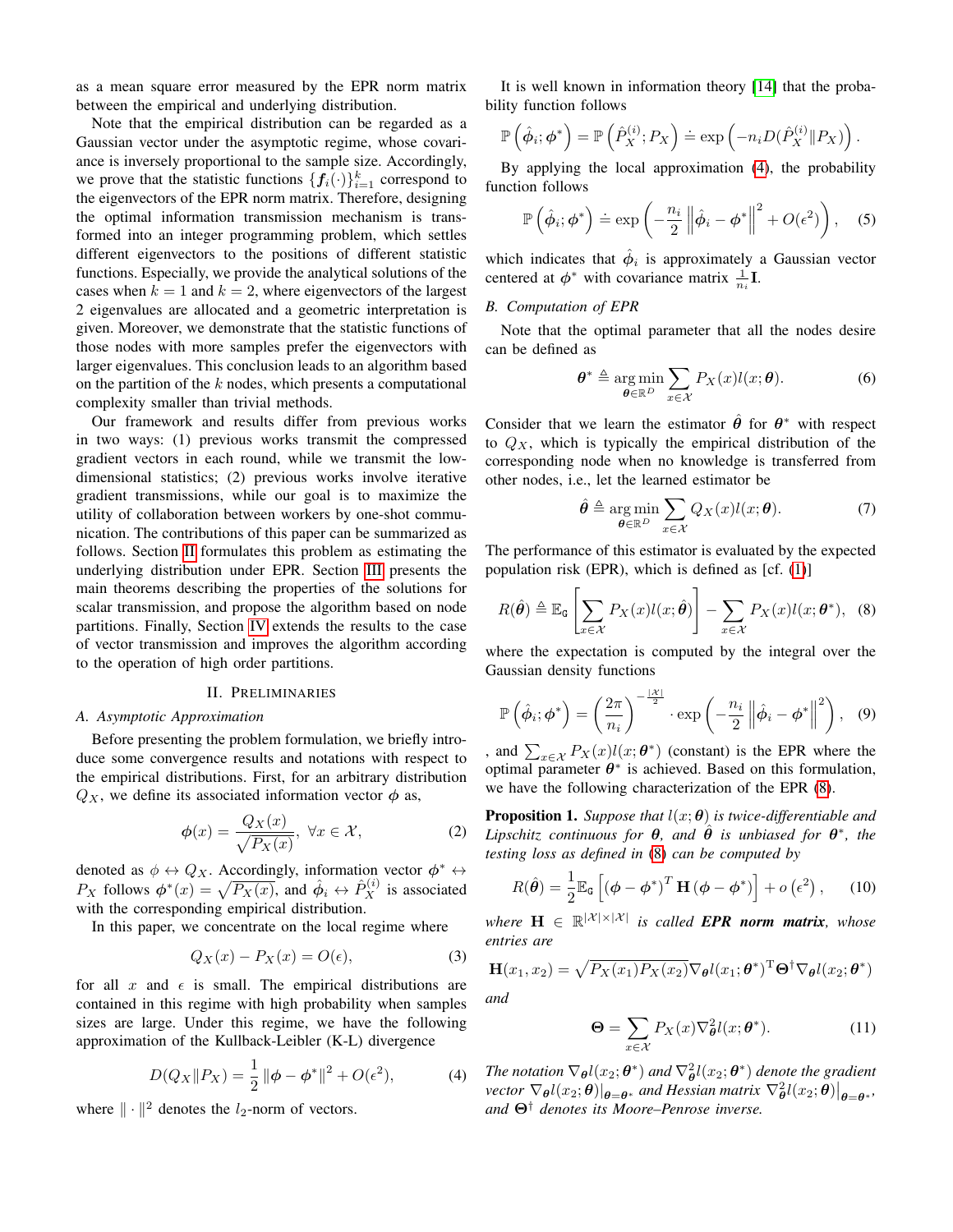This characterization indicates that the purpose of our problem is to find the optimal estimation for  $\phi^*$  with its Gaussian observations under error [\(10\)](#page-1-3), which can be seen as a mean square error measured by H.

When no knowledge is transferred from other nodes, node 0 takes  $\phi = \hat{\phi}_0$ , which has the EPR (high order terms omitted)

$$
\frac{1}{2}\mathbb{E}_{\mathsf{G}}\left[\left(\hat{\phi}_0 - \phi^*\right)^T \mathbf{H}\left(\hat{\phi}_0 - \phi^*\right)\right] = \frac{\text{tr}(\mathbf{H})}{2n_0}.\tag{12}
$$

When  $\{\sum_{x \in \mathcal{X}} \hat{P}_X^{(i)}(x) \mathbf{f}_i(x)\}_{i=1}^k$  are transmitted from other nodes, this paper could construct a smaller EPR than [\(12\)](#page-2-1). Let

$$
\boldsymbol{F}_i \triangleq \left[ \sqrt{P_X(1)} \boldsymbol{f}_i(1), \cdots, \sqrt{P_X(|\mathcal{X}|)} \boldsymbol{f}_i(|\mathcal{X}|) \right] \in \mathbb{R}^{m \times |\mathcal{X}|}
$$

be the statistic function matrix and the statistic from node  $i$ can be written as  $F_i \hat{\phi}_i$ . Finally, the problem [\(1\)](#page-0-1) comes into an optimization problem with two steps:

- (i) provide the optimal estimator  $\phi$  with respect to the empirical vector  $\hat{\phi}_0$  and the statistics  $\{F_i \hat{\phi}_i\}_{i=1}^k$ ;
- (ii) find the optimal  $F_i$ 's such that the EPR is minimal. Thus, the following formulation is given

$$
\min_{\{\boldsymbol{F}_i\}_{i=1}^k} \ \min_{\tilde{\boldsymbol{\phi}}(\hat{\boldsymbol{\phi}}_0, \{\boldsymbol{F}_i\hat{\boldsymbol{\phi}}_i\}_{i=1}^k)} \mathbb{E}_{\mathsf{G}}\left[ (\tilde{\boldsymbol{\phi}} - \boldsymbol{\phi}^*)^T \mathbf{H} (\tilde{\boldsymbol{\phi}} - \boldsymbol{\phi}^*) \right]. \tag{13}
$$

## III. SCALAR TRANSMISSION

<span id="page-2-0"></span>In this section, we provide the solution of problem [\(13\)](#page-2-2) under a special case when each node only transmits a scalar to node 0, i.e.,  $m = 1$ . In other word, the matrix  $\mathbf{F}_i$  is degenerated to a vector, which is denoted as  $\mu_i^{\mathrm{T}}$ . This special case can be easily extended to the case when  $m > 1$ , and the result would be shown in Section [IV.](#page-4-0)

First, we provide the solution for step (i). Let  $\tilde{\phi}^*$  be the optimal estimator that minimizes the EPR

$$
\tilde{\phi}^* = \underset{\tilde{\phi}(\hat{\phi}_0, \{\boldsymbol{\mu}_i^{\mathrm{T}}\hat{\phi}_i\}_{i=1}^k)}{\arg \min} \mathbb{E}_{\mathsf{G}}\left[ (\tilde{\phi} - \phi^*)^{\mathrm{T}} \mathbf{H} (\tilde{\phi} - \phi^*) \right], \quad (14)
$$

which is almost a non-Bayesian minimal mean square error (MMSE) estimation problem. Note that  $(\tilde{\phi} - \phi^*)^T H (\tilde{\phi} \phi^*$  =  $\|\mathbf{H}^{\frac{1}{2}}(\tilde{\phi} - \phi^*)\|^2$ , where  $\mathbf{H}^{\frac{1}{2}}$  satisfies  $\mathbf{H}^{\frac{1}{2}T}\mathbf{H}^{\frac{1}{2}} = \mathbf{H}$ . Thus, problem [\(14\)](#page-2-3) can be viewed as to find the MMSE estimator for the linearly transformed parameter  $H^{\frac{1}{2}}\phi^*$ . Note that it is easy to verify that the corresponding observations  $H^{\frac{1}{2}}\hat{\phi}_i$ 's are still Gaussian vectors. The typical method is to compute the maximum-likelihood estimator (MLE) and then prove its efficiency by the Cramer-Rao bound. The MLE  $\tilde{\phi}_{ML}$ can be computed as follows

$$
\mathbf{H}^{\frac{1}{2}}\tilde{\phi}_{\mathtt{ML}} = \underset{\mathbf{H}^{\frac{1}{2}}\boldsymbol{\phi}^*}{\arg\max} \ \mathbb{P}\left(\hat{\phi}_0; \boldsymbol{\phi}^*\right) \prod_{i=1}^k \mathbb{P}\left(\boldsymbol{\mu}_i^{\mathrm{T}}\hat{\phi}_i; \boldsymbol{\phi}^*\right), \quad (15)
$$

where the density function  $\mathbb{P}(\hat{\phi}_i; \phi^*)$  is defined in [\(9\)](#page-1-4). Accordingly, the expression of  $\tilde{\phi}_{ML}$  is

$$
\tilde{\phi}_{\texttt{ML}} = \left( n_0 \mathbf{I} + \sum_{i=1}^k n_i \frac{\boldsymbol{\mu}_i \boldsymbol{\mu}_i^{\text{T}}}{\boldsymbol{\mu}_i^{\text{T}} \boldsymbol{\mu}_i} \right)^{-1} \left( n_0 \hat{\phi}_0 + \sum_{i=1}^k \frac{\boldsymbol{\mu}_i \boldsymbol{\mu}_i^{\text{T}} \hat{\phi}_i}{\boldsymbol{\mu}_i^{\text{T}} \boldsymbol{\mu}_i} \right). \tag{16}
$$

Then, we have the following characterization of the optimal estimator  $\tilde{\phi}^*$ .

<span id="page-2-10"></span>**Theorem 2.** *The optimal estimator*  $\phi^*$  *as defined in* [\(14\)](#page-2-3) *takes the form of the MLE*  $\tilde{\phi}_{ML}$  *as defined in* [\(16\)](#page-2-4).

<span id="page-2-1"></span>The next step is to compute the corresponding EPR  $\mathbb{E}_{\mathsf{G}}[(\tilde{\phi}_{\texttt{ML}} - \phi^*)^T \mathbf{H}(\tilde{\phi}_{\texttt{ML}} - \phi^*)]$ . Without loss of generality, we assume that the statistic functions satisfy  $\mu_i^{\mathrm{T}} \mu_i = 1$  $(i = 1, 2, \dots, k)$ , and the step (ii) of problem [\(13\)](#page-2-2) becomes

<span id="page-2-5"></span>
$$
\min_{\{\boldsymbol{\mu}_i\}_{i=1}^k} \text{tr}\left[\mathbf{H}\left(n_0\mathbf{I} + \sum_{i=1}^k n_i \boldsymbol{\mu}_i \boldsymbol{\mu}_i^{\mathrm{T}}\right)^{-1}\right] \qquad (17)
$$
\n
$$
\text{s.t. } \boldsymbol{\mu}_i^{\mathrm{T}} \boldsymbol{\mu}_i = 1.
$$

The following theorem characterizes the property of the solution of this problem.

<span id="page-2-6"></span>Theorem 3. *Suppose that the eigenvalues and the corresponding eigenvectors of matrix* H *as defined in Proposition [1](#page-1-5) are*  $\{\lambda_i\}_{i=1}^{|\mathcal{X}|}$  and  $\{v_i\}_{i=1}^{|\mathcal{X}|}$ , where  $\lambda_1 \geq \lambda_2 \geq \cdots \geq \lambda_{|\mathcal{X}|} \geq 0$ . Let  ${u_i^*}_{i=1}^k$  *be the optimal arguments of* [\(17\)](#page-2-5)*, and then* 

$$
\mu_i^* \in \{v_1, v_2, \cdots, v_{|\mathcal{X}|}\}, \ \forall i \in \{1, 2, \cdots, k\}.
$$
 (18)

<span id="page-2-2"></span>Theorem [3](#page-2-6) indicates that the statistic design searches for the suitable eigenvectors such that the EPR is minimal. Let  ${c_i}_{i=1}^k$  be the index set such that  $\mu_i = v_{c_i}$ , and then problem [\(17\)](#page-2-5) becomes

<span id="page-2-7"></span>
$$
\min_{c_i \in \{1, 2, \cdots, |\mathcal{X}|\}} \sum_{j=1}^{|\mathcal{X}|} \frac{\lambda_j}{n_0 + \sum_{i=1}^k \mathbb{1}\{c_i = j\}n_i},\qquad(19)
$$

where  $1\{\cdot\}$  denotes the indicator function [\[15\]](#page-6-8).

<span id="page-2-3"></span>Note that problem [\(19\)](#page-2-7) is an integer programming problem, which is typically NP-hard [\[16\]](#page-6-9), and the analytical solution is hard to provide. However, we can still understand some properties of its solution and provide an efficient algorithm. Before presenting these results, we first show two simple cases of this problem, which could help achieve a geometrical understanding and interpretation. Specifically, when  $k = 0$ , the objective function of problem [\(19\)](#page-2-7) gives  $\sum_{j=1}^{\lvert \mathcal{X} \rvert} \lambda_j / n_0$ , which is consistent with the result in [\(12\)](#page-2-1).

<span id="page-2-9"></span>Proposition 4 (Single-node transmission). *When there is only one node for knowledge transmission, i.e.,*  $k = 1$ *, problem* [\(19\)](#page-2-7) *comes to*

<span id="page-2-8"></span>
$$
\min_{c_1 \in \{1, 2, \cdots, |\mathcal{X}|\}} \frac{\lambda_{c_1}}{n_0 + n_1} + \sum_{j \neq c_1} \frac{\lambda_j}{n_0}.
$$
 (20)

Let  $c_1^*$  be the solution of problem [\(20\)](#page-2-8) and it is easy to verify *that*  $c_1^* = 1$ *. Accordingly, the optimal statistic function*  $\mu_1^*$  *is the largest eigenvector*  $v_1$  *of matrix* **H**.

<span id="page-2-4"></span>*A geometric explanation associated with this result can be depicted in Figure* [2.](#page-3-0) *Note that the case when*  $k = 0$  *implies that the EPR* [\(12\)](#page-2-1) *is the summation of the expected errors along all the eigenvectors of matrix* H*, which are proportional to the corresponding eigenvalues and inversely proportional*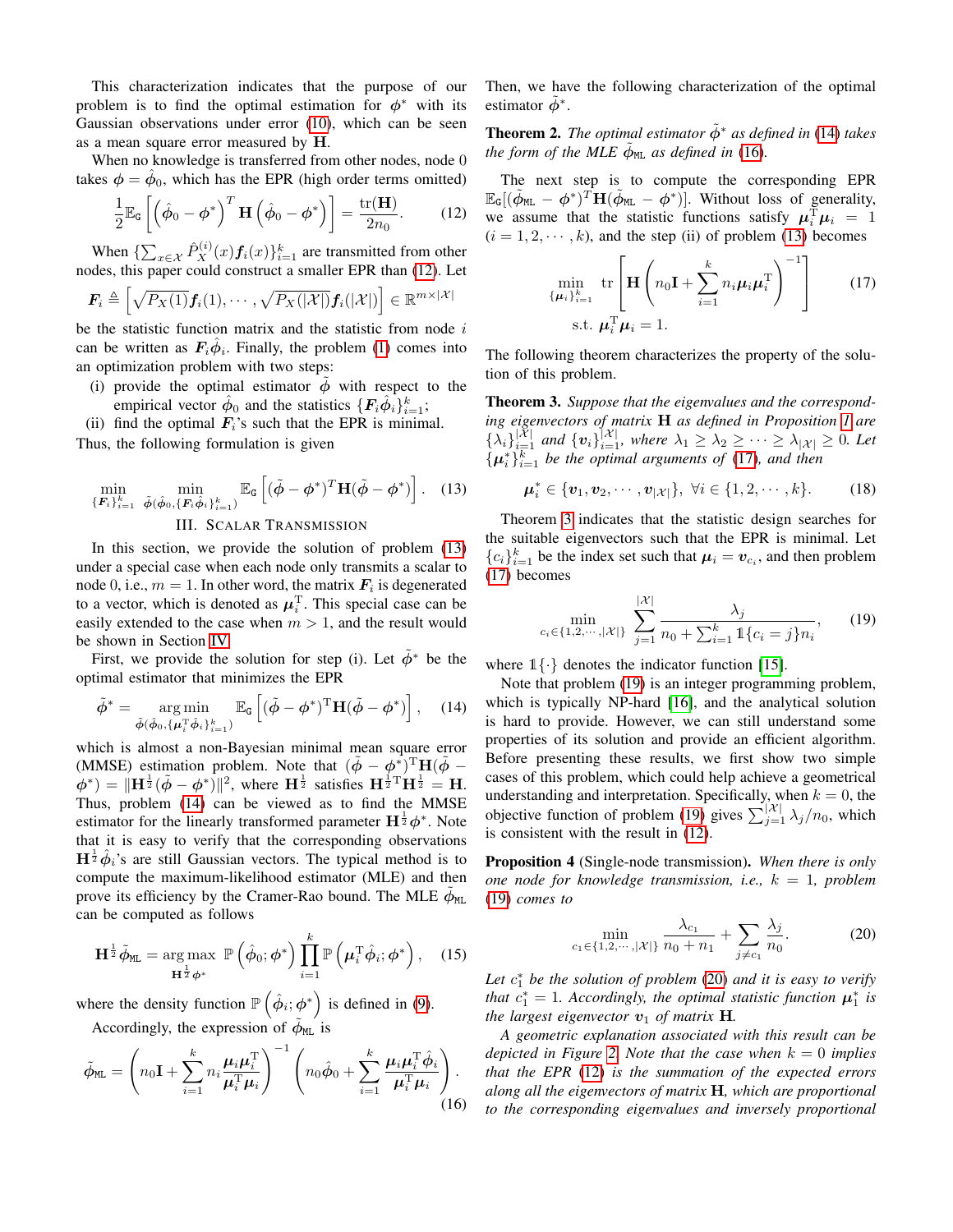

<span id="page-3-0"></span>Fig. 2. A geometric illustration of Example 1, where the blue shadow implies the EPR along different directions in the space of information vectors. The information transmission deduces the expected error along  $v_1$  from  $\lambda_1/n_0$ to  $\lambda_1/n_0 + n_1$ .

*to the sample size*  $n_0$ *. With the information contained in the*  $\int \int \hat{\mu}_1 \hat{\phi}_1$ , the expected error along  $\mu_1$  is deduced from  $\lambda_{c_1^*}/n_0$  to  $\lambda_{c_1^*}/n_0 + n_1$ . Problem [\(20\)](#page-2-8) aims at finding the *direction where the maximum error deduction is achieved, where obviously the direction of*  $v_1$  *is the answer.* 

Proposition 5 (Two-node transmission). *When there are two nodes for knowledge transmission, i.e.,* k = 2*, there exist two possible strategies*

- (a) *Statistic function*  $\mu_1$  *and*  $\mu_2$  *select different directions;*
- (b) *Statistic function*  $\mu_1$  *and*  $\mu_2$  *select the same direction.*

*Then, problem* [\(19\)](#page-2-7) *under these two strategies comes to*

$$
\min_{c_1, c_2 \in \{1, 2, \cdots, |\mathcal{X}|\}, c_1 \neq c_2} \frac{\lambda_{c_1}}{n_0 + n_1} + \frac{\lambda_{c_2}}{n_0 + n_2} + \sum_{j \neq c_1, c_2} \frac{\lambda_j}{n_0}
$$
\n(21a)

$$
\min_{c_1 \in \{1, 2, \cdots, |\mathcal{X}|\}} \frac{\lambda_{c_1}}{n_0 + n_1 + n_2} + \sum_{j \neq c_1} \frac{\lambda_j}{n_0}
$$
(21b)

*Without loss of generality, it could be assumed that*  $n_1 \geq n_2$ *. The solutions of problem* [\(21a\)](#page-3-1) *and* [\(21b\)](#page-3-2) *are easy to derive. For strategy (a), the direction of*  $\mu_1$  *and*  $\mu_2$  *shall be along*  $v_1$ and  $v_2$ , *i.e.*, the optimal arguments are  $c_1^* = 1$  and  $c_2^* = 2$ ; *for strategy (b), similar to Proposition [4,](#page-2-9)*  $c_1^* = 1$ *. Additionally, the corresponding EPRs are presented in the following.*

$$
\frac{\lambda_1}{n_0 + n_1} + \frac{\lambda_2}{n_0 + n_2} + \sum_{j=3}^{|\mathcal{X}|} \frac{\lambda_j}{n_0}
$$
 (22a)

$$
\frac{\lambda_1}{n_0 + n_1 + n_2} + \sum_{j=2}^{|\mathcal{X}|} \frac{\lambda_j}{n_0}
$$
 (22b)

*Depending on the relationship between the eigenvalues*  $\lambda_1$  *and* λ2*, the EPR of strategy (a) could be larger or smaller than strategy (b). Thus, the optimal statistic functions of the two nodes are decided by the following test.*

$$
\frac{\lambda_1}{\lambda_2} \sum_{\text{Strategy (a)}}^{\text{Strategy (b)}} \frac{(n_0 + n_1)(n_0 + n_1 + n_2)}{n_0(n_2 + n_0)}.
$$
 (23)

*A geometric explanation associated with this result can be depicted in Figure* [3.](#page-3-3) When the largest eigenvalue  $\lambda_1$  is



<span id="page-3-3"></span>Fig. 3. A geometric illustration of Example 2, where strategy (a) leads to error deductions in the directions of both  $v_1$  and  $v_2$ , while strategy (b) in the direction of merely  $v_1$ .

*sufficiently large, the additional information from*  $n_1$  *samples of node 1 and n<sub>2</sub> samples of node 2 tends to reduce the population error along the same direction*  $v_1$ *, and otherwise the two nodes are allocated to different directions.*

These two propositions imply that the information transmission corresponds to allocating different directions of eigenvectors to different worker nodes. For a general case  $k \geq 2$ , the allocation decision depends on the relationship between the eigenvalues of matrix  $H$ . As the most trivial way to solve this problem, we could try all possible  $c_1, \dots, c_k$  such that  $c_i \in \{1, 2, \dots, k\}$  (not the set  $\{1, 2, \dots, |\mathcal{X}|\}$  since we at most reduce EPR along the direction of  $v_k$  to achieve a larger EPR deduction), which contains  $k^k$  possible allocations.

<span id="page-3-2"></span><span id="page-3-1"></span>However, the complexity can be reduced by considering all possible strategies. As shown in Example 2, when  $k = 2$ , there could be  $2<sup>2</sup>$  possible allocations but only 2 possible strategies. Moreover, each strategy corresponds to a possible partition of the index set  $\{1, \dots, k\}$ . For instance, strategy (a) and (b) in Example 2 corresponds to the partition  $\{\{1\},\{2\}\}\$ and  $\{\{1,2\}\}\$ . In detail, let  $\mathcal{T} = \{t_1, \dots, t_{|\mathcal{T}|}\}\$  be a partition of  $\{1, \dots, k\}$ , and the corresponding strategy refers to that the correspondingly indexed statistic functions are the same eigenvector, i.e., for all the elements  $a_1, \dots, a_{|t_i|} \in t_i$ ,  $\mu_{a_i} = \cdots = \mu_{a_{|t_i|}}$ . Thus, given partition  $\mathcal{T}$ , problem [\(19\)](#page-2-7) becomes

<span id="page-3-4"></span>
$$
\min_{\{\lambda_i'\}_{i=1}^{|X|} \in \mathcal{P}(\{\lambda_i\}_{i=1}^{|X|})} \sum_{i=1}^{|T|} \frac{\lambda_i'}{n_0 + \sum_{j \in t_i} n_j} + \sum_{i=|T+1|}^{|X|} \frac{\lambda_i'}{n_0}, \quad (24)
$$

where  $\mathcal{P}(\{\lambda_i\}_{i=1}^{|\mathcal{X}|})$  denotes the set of all possible permutations of  $\{\lambda_1, \dots, \lambda_{|\mathcal{X}|}\}.$  The solution of problem [\(24\)](#page-3-4) is given in the following theorem. Without loss of generality, we rank the elements of  $\mathcal T$  such that  $\sum_{i \in t_1} n_i \geq \sum_{i \in t_2} n_i \geq \cdots \geq \sum_{i \in t_{i-1}} n_i$ .  $_{i\in t_{|\mathcal{T}|}} n_i$ .

<span id="page-3-5"></span>**Theorem 6.** Let  $\{\lambda_i^*\}$  be the arguments that minimizing the *objective of problem* [\(24\)](#page-3-4), and then  $\lambda_i^* = \lambda_i$ .

With Theorem [6,](#page-3-5) the solution of problem [\(19\)](#page-2-7) lies in comparing the minimal EPRs for all possible partitions. Let  $Q$  be the collection of all possible partitions of  $\{1, 2, \dots, k\}.$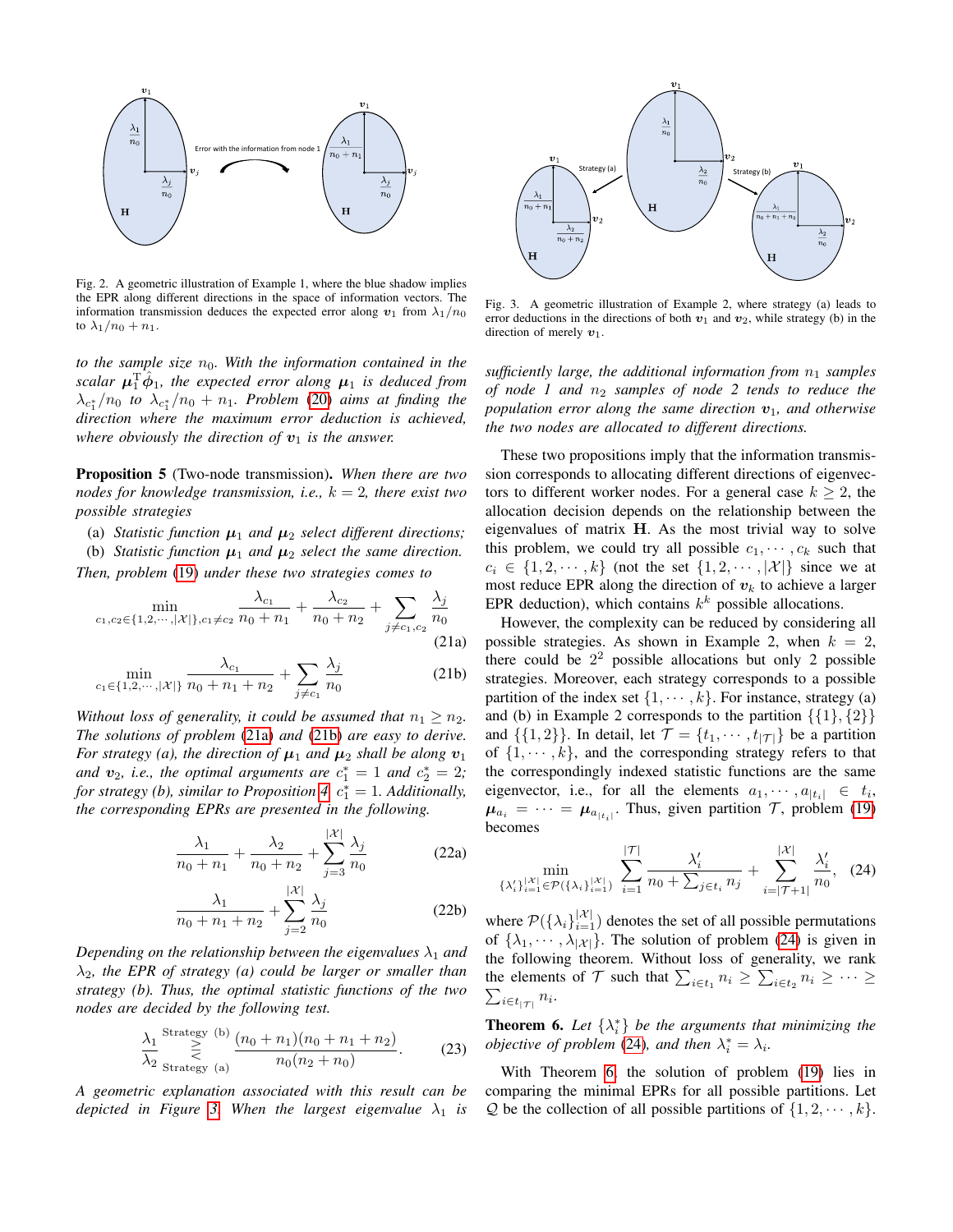Algorithm 1 Partition Searching Algorithm

1: **Input:** 
$$
\{\lambda_i\}_{i=1}^{|\mathcal{X}|}
$$
,  $\{v_i\}_{i=1}^{|\mathcal{X}|}$ , and  $\{n_i\}_{i=1}^k$ \n2:  $R \leftarrow \sum_{i=1}^{|\mathcal{X}|} \frac{\lambda_i}{n_0}, \mathcal{T}_0 \leftarrow \emptyset$ \n3: **for**  $\mathcal{T} \in \mathcal{Q}$  **do**\n4: **Sort**  $\mathcal{T}$  **s.t.**  $\sum_{i \in t_1} n_i \geq \sum_{i \in t_2} n_i \geq \cdots \geq \sum_{i \in t_{|\mathcal{T}|}} n_i$ \n5:  $R' \leftarrow \sum_{i=1}^{|\mathcal{T}|} \frac{\lambda_i}{n_0 + \sum_{j \in t_i} n_j} + \sum_{i=|\mathcal{T}|+1}^{|\mathcal{X}|} \frac{\lambda_i}{n_0}$ \n6: **if**  $R' < R$  **then**\n7:  $R \leftarrow R', \mathcal{T}_0 \leftarrow \mathcal{T}$ \n8: **end**\n9: **for**  $t_i \in \mathcal{T}_0$  **do**\n10: **for**  $a \in t_i$  **do**\n11:  $\mu_a \leftarrow v_i$ \n12: **end**\n13: **end**\n14: **return**  $\{\mu_i\}_{i=1}^k$ 

<span id="page-4-1"></span>Such result can be summarized as Algorithm [1,](#page-4-1) whose outputs are the statistic functions as desired in problem [\(17\)](#page-2-5). Moreover, the complexity of Algorithm [1](#page-4-1) is the number of possible partitions of  $\{1, 2, \dots, k\}$ , which is called Bell number [\[17\]](#page-6-10), denoted as  $B_k$ . It has been found that  $B_k \sim O((\frac{k}{\log k})^k)$  [\[18\]](#page-6-11), which can be smaller than the complexity  $O(k^k)$  of trivial methods.

#### IV. VECTOR TRANSMISSION

<span id="page-4-0"></span>Similar to the procedures in Section [III,](#page-2-0) we first provide the maximum likelihood estimator to solve step (i) of problem [\(13\)](#page-2-2) as follows.

$$
\tilde{\phi}_{ML} = \left( n_0 \mathbf{I} + \sum_{i=1}^{k} n_i \mathbf{F}_i (\mathbf{F}_i^{\mathrm{T}} \mathbf{F}_i)^{-1} \mathbf{F}_i^{\mathrm{T}} \right)^{-1}
$$
\n
$$
\left( n_0 \hat{\phi}_0 + \sum_{i=1}^{k} \mathbf{F}_i (\mathbf{F}_i^{\mathrm{T}} \mathbf{F}_i)^{-1} \mathbf{F}_i^{\mathrm{T}} \hat{\phi}_i \right). \tag{25}
$$

The matrix  $\mathbf{F}_i^{\mathrm{T}} \mathbf{F}_i$  is not singular here, and otherwise the statistic  $\hat{\phi}_i \mathbf{F}_i$  could be equivalent to a lower-dimensional one. We without loss of generality assume that  $\mathbf{F}_1^{\mathrm{T}} \mathbf{F}_1 =$  $\mathbf{F}_k^{\mathrm{T}} \mathbf{F}_k = \mathbf{I}$ , which comes from the fact that we can do the linear transformation  $F_i (F_i^{\mathrm{T}} F_i)^{-\frac{1}{2}}$  for arbitrary  $F_i$ . Let  $\mathbf{F}_i = [\mu_i^{(1)}, \cdots, \mu_i^{(m)}]$ , and then step (ii) of problem [\(13\)](#page-2-2) becomes

$$
\min_{\{\{\boldsymbol{\mu}_{i}^{(j)}\}_{j=1}^{m}\}_{i=1}^{k}} \text{tr}\left[\mathbf{H}\left(n_{0}\mathbf{I}+\sum_{i=1}^{k}\sum_{j=1}^{m}n_{i}\boldsymbol{\mu}_{i}^{(j)}\boldsymbol{\mu}_{i}^{(j)\mathrm{T}}\right)^{-1}\right]
$$
\n
$$
\text{s.t. } \boldsymbol{\mu}_{i}^{(j)\mathrm{T}}\boldsymbol{\mu}_{i}^{(j')} = \mathbb{1}\{j=j'\}
$$
\n(26)

Similar to Theorem [3,](#page-2-6) we have the following characterization of the results in problem [\(26\)](#page-4-2).

<span id="page-4-3"></span>**Corollary 7.** Let  $\{\{\boldsymbol{\mu}_i^{(j)*}\}_{j=1}^m\}_{i=1}^k$  be the optimal solution of [\(26\)](#page-4-2)*, and then*

$$
\boldsymbol{\mu}_{i}^{(j)*} \in \{\boldsymbol{v}_{1}, \boldsymbol{v}_{2}, \cdots, \boldsymbol{v}_{|\mathcal{X}|}\}, \ \forall i, j.
$$
 (27)

# **Algorithm 2**  $m$ -th Partition Searching Algorithm

1: **Input:**  $\{\lambda_i\}_{i=1}^{|\mathcal{X}|}, \{v_i\}_{i=1}^{|\mathcal{X}|}, \text{ and } \{n_i\}_{i=1}^k$ <br>2:  $R \leftarrow \sum_{i=1}^{|\mathcal{X}|} \frac{\lambda_i}{n_0}, \mathcal{T}_0 \leftarrow \emptyset, \mathbf{F}_i \leftarrow \emptyset$ 3: for  $\mathcal{T}_m = \{t_1, \cdots, t_{|\mathcal{T}_m|}\} \in \mathcal{Q}_m$  do 4: Sort  $\mathcal{T}_m$  s.t.  $\sum_{i \in t_1} n_i \geq \sum_{i \in t_2} n_i \geq \cdots \geq \sum_{i \in t_{|\mathcal{T}_m|}} n_i$ 5:  $R' \leftarrow \sum_{i=1}^{|\mathcal{T}_m|} \frac{\lambda_i}{n_0 + \sum_{j \in t_i} n_j} + \sum_{i=|\mathcal{T}_m|+1}^{|\mathcal{X}|} \frac{\lambda_i}{n_0}$ <br>6: **if**  $R' < R$  **then** 7:  $R \leftarrow R', \mathcal{T}_0 \leftarrow \mathcal{T}$ 8: end 9: for  $t_i \in \mathcal{T}_0$  do 10: **for**  $a \in t_i$  **do** 11:  $\bm{F}_a \leftarrow \bm{F}_a \cup \{\bm{v}_i\}$ 12: end 13: end 14: **return**  $\{F_i\}_{i=1}^k$ 

<span id="page-4-4"></span>Corollary [7](#page-4-3) implies that problem [\(26\)](#page-4-2) is still to allocate different directions of eigenvectors to the entries  $\mu_i^{(j)}$  of different statistic functions. Additionally, we can still find the optimal statistic functions according to an algorithm similar to Algorithm [1.](#page-4-1) The only difference lies in that for the case of scalar transmission, we consider the partition of the index set  $\{1, 2, \dots, k\}$ , where each index i could appear once. For the case of vector transmission, we request each index appears m times, where the  $m$ -th partition is defined as follows.

**Definition 8.** *A m-th partition*  $\mathcal{T}_m$  *of a set*  $T$  *satisfies* (1)  $\emptyset \notin \mathcal{T}_m$ , (2)  $\cup_{A \in \mathcal{T}_m} = \tilde{T}$ *, and (3) for all*  $t \in T$ *,*  $\sum_{A \in \mathcal{T}_m} 1\{t \in$  $A\} = m$ .

<span id="page-4-5"></span>Note that the standard partition in Section [III](#page-2-0) can be viewed as the 1-th partition of set  $\{1, 2, \dots, k\}$ . With all these results, problem [\(13\)](#page-2-2) can be solved by finding the optimal m-th partition of the index set  $\{1, \dots, k\}$  ( $m \geq k$ ). The procedures can be summarized in Algorithm [2,](#page-4-4) where  $\mathcal{Q}_m$  be the collection of all possible m-th partitions of  $\{1, 2, \dots, k\}$ . The outputs  $\{F_i\}_{i=1}^k$  are the collections of required statistic function entries from  $k$  nodes, whose arrangement in row can be the solution of problem [\(13\)](#page-2-2). Finally, the corresponding estimator for information vector  $\phi^*$  after knowledge transmission is as defined in [\(25\)](#page-4-5).

#### V. CONCLUSION

<span id="page-4-2"></span>This paper studies the information transmission problem in distributed learning, where the design of the transmitted statistics is related to a singular vector decomposition problem. Under the asymptotic regime, the desired method allocates eigenvectors of the EPR norm matrix H to different statistic functions in consideration of the sample sizes and the eigenvalues. Note that this paper provides a general operation approach, and designing corresponding concrete algorithms for model training could be an interesting future direction.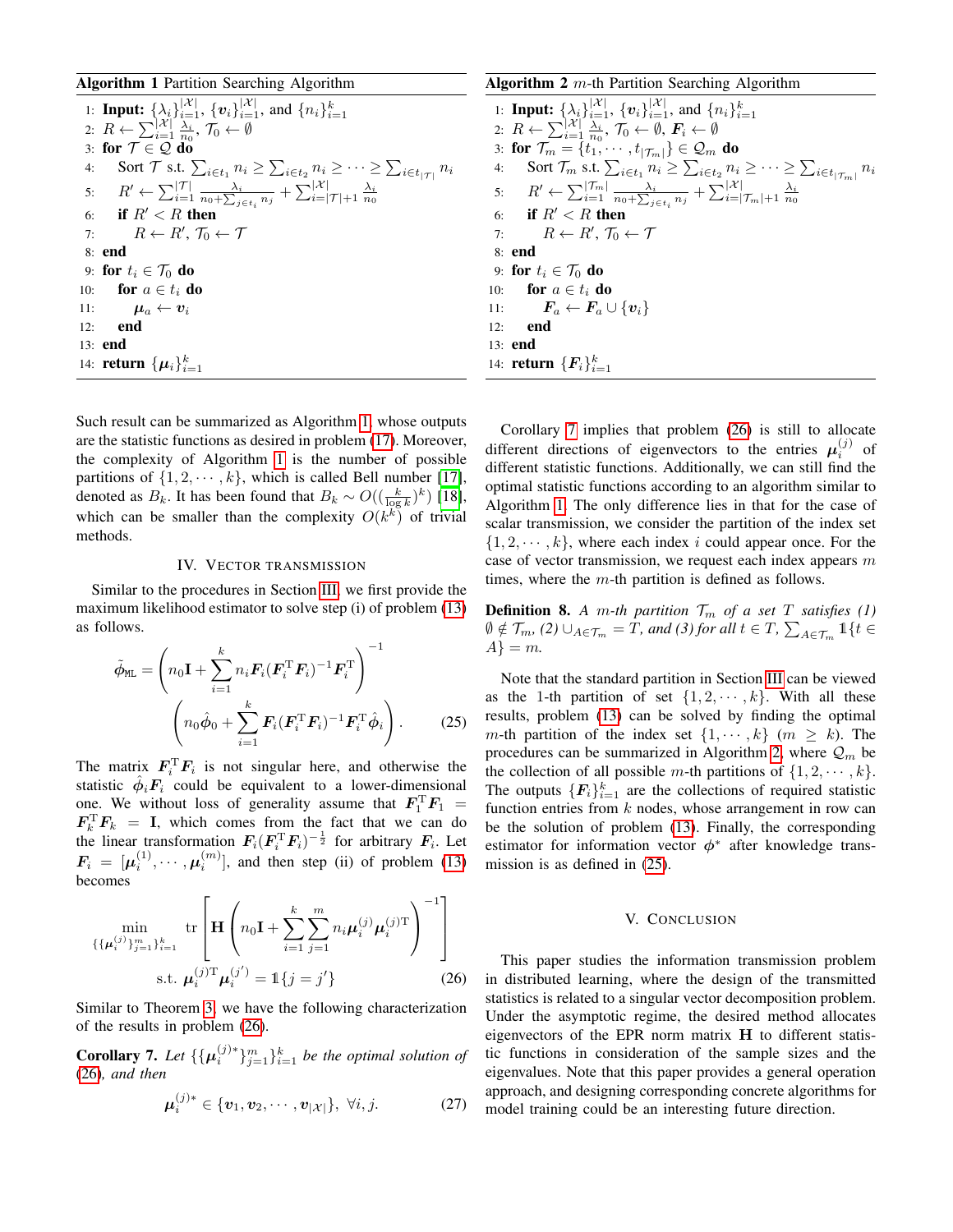# APPENDIX

## *A. Proof of Proposition [1](#page-1-5)*

We first provide some notations. We define the vector of loss function  $l(x; \theta)$  as

$$
\boldsymbol{l}(\boldsymbol{\theta}) = \left[ \sqrt{P_X(1)} \boldsymbol{l}(1, \boldsymbol{\theta}), \cdots, \sqrt{P_X(|\mathcal{X}|)} \boldsymbol{l}(|\mathcal{X}|, \boldsymbol{\theta}) \right]^T. (28)
$$

Then, the training loss as defined in [\(6\)](#page-1-6) can be written as

$$
\boldsymbol{\theta}^* = \underset{\boldsymbol{\theta}}{\arg\min} \boldsymbol{\phi}^{*T} \boldsymbol{l}(\boldsymbol{\theta}), \qquad (29)
$$

where we have

$$
\phi^{*T} \nabla_{\theta} l(\theta^*) = 0. \tag{30}
$$

Simialrly,

$$
\phi^{\mathrm{T}} \nabla_{\theta} l(\hat{\theta}) = 0. \tag{31}
$$

Note that

$$
\hat{\phi}^{\mathrm{T}} \nabla_{\theta} l(\hat{\theta}) = (\phi^* + \hat{\phi} - \phi^*)^{\mathrm{T}} \n\left( \nabla_{\theta} l(\theta^*) + \nabla_{\theta}^2 l(\theta^*) (\hat{\theta} - \theta^*) + \cdots \right).
$$
\n(32)

It leads to

$$
(\hat{\theta} - \theta^*) = -\left[\phi^{*T} \nabla_{\theta}^2 l(\theta^*)\right]^{\dagger} (\hat{\phi} - \phi^*)^T \nabla_{\theta} l(\theta^*) + o(\epsilon).
$$
\n(33)

We can also get the Taylor series of the loss function with φ

$$
l(\hat{\theta}) = l(\theta^*) + \nabla_{\theta} l(\theta^*)^{\mathrm{T}} (\hat{\theta} - \theta^*)
$$
  
+ 
$$
\frac{1}{2} (\hat{\theta} - \theta^*)^{\mathrm{T}} \nabla_{\theta}^2 l(\theta^*) (\hat{\theta} - \theta^*) + \cdots
$$
 (34)

Finally, we can compute the testing loss [\(8\)](#page-1-2)

$$
R(\hat{\theta}) = \frac{1}{2} \mathbb{E}_{\mathsf{G}} \left[ (\hat{\theta} - \theta^*)^{\mathrm{T}} [\phi^{*\mathrm{T}} \nabla_{\theta}^2 l(\theta^*)] (\hat{\theta} - \theta^*) \right] + o(\epsilon^2)
$$
  
= 
$$
\frac{1}{2} \mathbb{E}_{\mathsf{G}} \left[ (\hat{\phi} - \phi^*)^{\mathrm{T}} \nabla_{\theta} l(\theta^*) \left[ \phi^{*\mathrm{T}} \nabla_{\theta}^2 l(\theta^*) \right]^{\dagger} \right]
$$
  

$$
\nabla_{\theta} l(\theta^*)^{\mathrm{T}} (\hat{\phi} - \phi^*) \right] + o(\epsilon^2), \qquad (35)
$$

where Proposition [1](#page-1-5) is proved.

# *B. Proof of Theorem [2](#page-2-10)*

The MLE  $\tilde{\phi}_{ML}$  corresponds to the mean square error

$$
\mathbb{E}_{\mathsf{G}}\left[ (\tilde{\phi}_{\texttt{ML}} - \phi^*)^{\text{T}} \mathbf{H} (\tilde{\phi}_{\texttt{ML}} - \phi^*) \right] \n= \text{tr}\left[ \mathbf{H} \left( n_0 \mathbf{I} + \sum_{i=1}^k n_i \boldsymbol{\mu}_i \boldsymbol{\mu}_i^{\text{T}} \right)^{-1} \right]
$$
\n(36)

While for all possible estimator  $\ddot{\phi}$ , the Cramer-Rao bound for its mean square error hold:

<span id="page-5-3"></span>
$$
\mathbb{E}_{\mathsf{G}}\left[(\tilde{\phi} - \phi^*)^{\mathrm{T}} \mathbf{H}(\tilde{\phi} - \phi^*)\right] \n\geq \operatorname{tr}\left\{\mathbb{E}\left[\nabla_{H^{\frac{1}{2}}\phi^*}^2\left(\log \mathbb{P}(\hat{\phi}_0; \phi^*)\right) + \sum_{i=1}^k \log \mathbb{P}(\hat{\phi}_i^T \mu_i; \phi^*)\right)\right]^{-1}\right\} \n= \operatorname{tr}\left[\mathbf{H}\left(n_0\mathbf{I} + \sum_{i=1}^k n_i\mu_i\mu_i^{\mathrm{T}}\right)^{-1}\right]
$$
\n(37)

Note that error [\(36\)](#page-5-2) takes the Cramer-Rao bound [\(37\)](#page-5-3) and thus Theorem [2](#page-2-10) is proved.

### *C. Proof of Theorem [3](#page-2-6)*

First, we consider he method of Lagrange multipliers and derive the following equations. For all  $i \in \{1, 2, \dots, k\}$ 

<span id="page-5-4"></span>
$$
\left(n_0\mathbf{I} + \sum_{j=1}^k n_j \boldsymbol{\mu}_j \boldsymbol{\mu}_j^{\mathrm{T}}\right)^{-1} \mathbf{H} \left(n_0\mathbf{I} + \sum_{j=1}^k n_j \boldsymbol{\mu}_j \boldsymbol{\mu}_j^{\mathrm{T}}\right)^{-1} \boldsymbol{\mu}_i = \xi_i \boldsymbol{\mu}_i,
$$
\n(38)

where  $\{\xi_i\}_{i=1}^k$  are the multipliers. Apparently,  $\mu_i \in$  $\{v_1, v_2, \cdots, v_{|\mathcal{X}|}\}, \forall i \in \{1, 2, \cdots, k\}$  satisfies this equation. Note that equation [\(38\)](#page-5-4) is equivalent to

$$
\left(n_0 \mathbf{I} + \sum_{j=1}^k n_j \boldsymbol{\mu}_j \boldsymbol{\mu}_j^{\mathrm{T}}\right) \mathbf{H}^{-1} \left(n_0 \mathbf{I} + \sum_{j=1}^k n_j \boldsymbol{\mu}_j \boldsymbol{\mu}_j^{\mathrm{T}}\right) \boldsymbol{\mu}_i = \frac{1}{\xi_i} \boldsymbol{\mu}_i
$$
  
\n
$$
\Rightarrow \mathbf{H}^{-\frac{1}{2}} \left(n_0 \mathbf{I} + \sum_{j=1}^k n_j \boldsymbol{\mu}_j \boldsymbol{\mu}_j^{\mathrm{T}}\right) \boldsymbol{\mu}_i = \frac{1}{\sqrt{\xi_i}} \boldsymbol{\mu}_i
$$
(39)

It implies that vectors  $\{\mu_i\}_{i=1}^k$  are the eigenvectors of  $\left(n_0\mathbf{I}+\sum_{j=1}^k n_j\boldsymbol{\mu}_j\boldsymbol{\mu}_j^{\mathrm{T}}\right)\mathbf{H}^{-1}\left(n_0\mathbf{I}+\sum_{j=1}^k n_j\boldsymbol{\mu}_j\boldsymbol{\mu}_j^{\mathrm{T}}\right).$ 

Note that without loss of generality,  $n_0, n_1, \dots, n_k$  can be chosen such that the eigenvalues of this matrix are different from each other. As the eigenvectors of the same matrix,  $\{\mu_i\}_{i=1}^k$  can be parallel or perpendicular to each other. Let  $A_i$  be the index set that  $\forall a \in A_i$ ,  $\mu_a = \mu_i$ . Then,  $\forall a \notin A_i$ ,  $\mu_a \perp \mu_i$ . With these properties we have

$$
\mathbf{H}^{-\frac{1}{2}}\boldsymbol{\mu}_i \parallel \boldsymbol{\mu}_i, \tag{40}
$$

which means  $\mu_i$  is the eigenvector of matrix  $H^{-\frac{1}{2}}$ . Note that the eigenvectors of H and  $H^{-\frac{1}{2}}$  are the same, and thus Theorem [3](#page-2-6) is proved.

#### **REFERENCES**

- <span id="page-5-0"></span>[1] J. Verbraeken, M. Wolting, J. Katzy, J. Kloppenburg, T. Verbelen, and J. S. Rellermeyer, "A survey on distributed machine learning," *ACM Comput. Surv.*, vol. 53, no. 2, pp. 30:1–30:33, 2020.
- [2] H. Li, Q. Lü, Z. Wang, X. Liao, and T. Huang, *Distributed Optimization*: *Advances in Theories, Methods, and Applications*. Springer, 2020.
- <span id="page-5-2"></span><span id="page-5-1"></span>[3] J. Liu, J. Huang, Y. Zhou, X. Li, S. Ji, H. Xiong, and D. Dou, "From distributed machine learning to federated learning: a survey," *Knowl. Inf. Syst.*, vol. 64, no. 4, pp. 885–917, 2022.